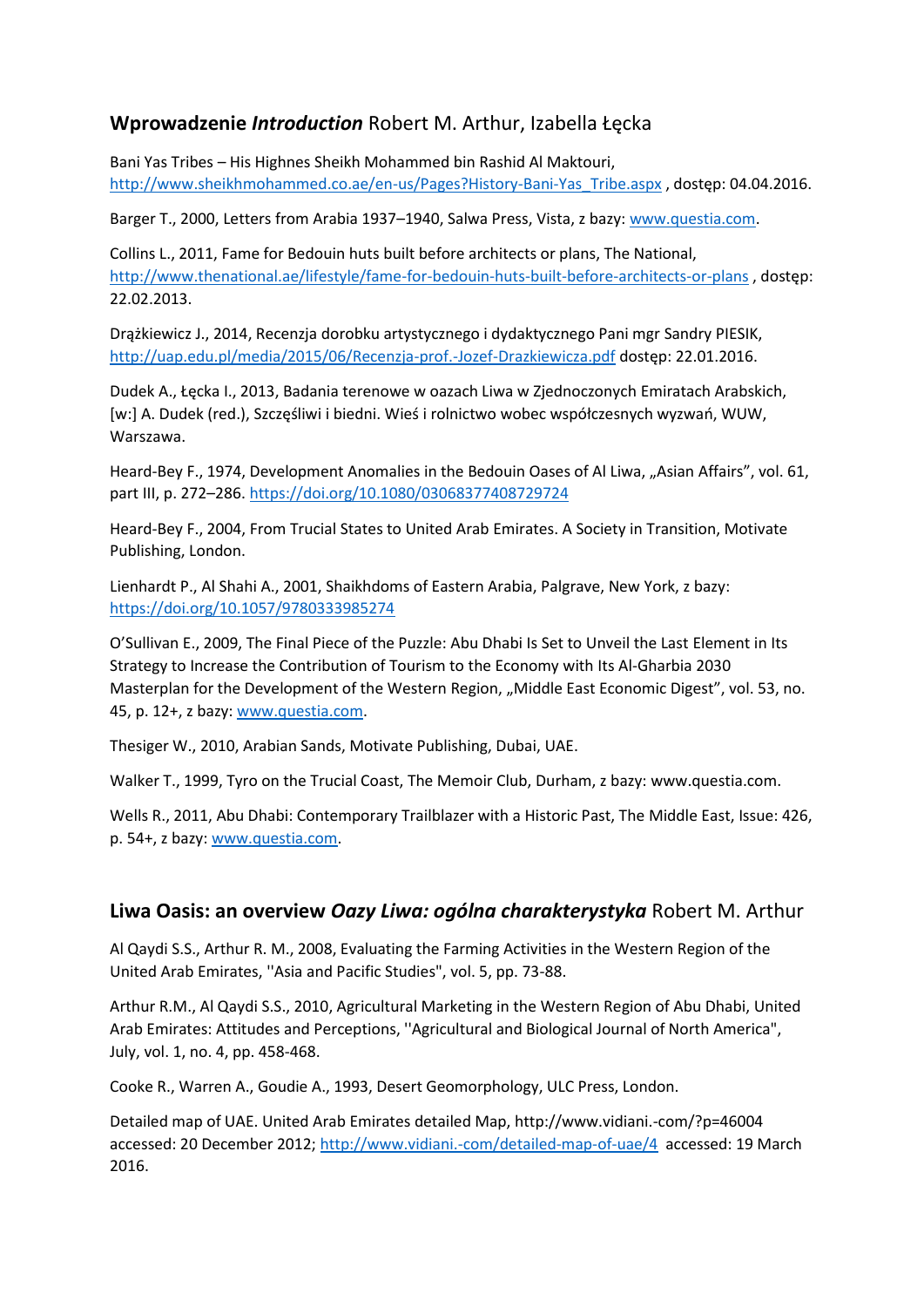Elmahdy S.I.,Mohamed M.M., 2015, Groundwater of Abu Dhabi Emirate: a regional assessment by means of remote sensing and geographic information system, ''Arab Journal of Geoscience", vol. 8, no. 12, pp. 11279-11292.<https://doi.org/10.1007/s12517-015-1932-2>

El-Sayed M.I., 2000, The nature and possible origin of mega-dunes in Liwa, Ar Rub' Al. Khali, UAE, ''Sedimentary Geology", 134, pp. 305-330. [https://doi.org/10.1016/S0037-0738\(00\)00052-X](https://doi.org/10.1016/S0037-0738(00)00052-X)

Glennie K.W., 1998, The desert of southeast Arabia: a product of Quaternary climate change, [in:] A.S. Alsharhan, K.W. Glennie, G.L. Whittle, C.G. Kendall (eds), Quaternary Deserts and Climatic Change, Balkema, Rotterdam, pp. 271-291.

Heard-Bey F., 1974, Developmental anomalies in the Bedouin Oasis of al Liva, ''Asian Affairs", vol. 5, no. 3, pp. 272-286.<https://doi.org/10.1080/03068377408729724>

Heard-Bey F., 2004, From Trucial States to United Arab Emirates. Motivate Publishing, Abu Dhabi, UAE.

Juyal N., Singhvi A., Glennie K.W., 1998, Chronology and paleoenvironmental significance of Quaternary desert sedimentin southeastern Arabia, [in:] A.S. Alsharhan, K.W. Glennie, G.L. Whittle, C.G. Kendall (eds), Quaternary Deserts and Climatic Change, Balkema, Rotterdam, pp. 315-325.

Liwa Date Festival begins, 2012, ''Khaleej Times" [Dubai, United Arab Emirates], 13.07. July 2012.

NASA World Wind screenshot, public domain, Liwa Oasis and mega-barchans <https://commons.wikimedia.org/w/index.php?curid=111004794>accessed: 10 March 2016.

Oxford Business Group, 2010, Al Gharbia Overview: Regional Transformation. The Report: Abu Dhabi 2010, Abu Dhabi, pp.166-167, 169.

Rugh Andrea B., 2007, The Political Culture of Leadership in the United Arab Emirates, Palgrave Macmillan Ltd., New York.<https://doi.org/10.1057/9780230603493>

United Arab Emirates University, 1993, The National Atlas of the United Arab Emirates, Al Ain, UAE.

Wood W.W., 2011, Source of paleo-groundwater in the Emirate of Abu Dhabi, United Arab Emirates: evidence from unusual oxygen and deuterium isotope data, ''Hydrogeology Journal", vol. 19, no. 1, pp. 155-161.<https://doi.org/10.1007/s10040-010-0626-9>

Wood W.W, Imes J.L., 2003, Dating of Holocene ground-water recharge in the Rub al. Khali of Abu Dhabi: Constraints on Global Climate-Change Models, [in:] A.S. Alsharhan, W.W. Wood (eds), Water resources perspectives: evaluation, management and policy, [seria] Developments in water science, vol. 50, Elsevier Science, Amsterdam, pp. 379-385. [https://doi.org/10.1016/S0167-5648\(03\)80033-3](https://doi.org/10.1016/S0167-5648(03)80033-3)

Wood W.W., Imes J.L., 1995, How wet is wet? Precipitation constraints on Late Quaternary climate in the southern Arabian Peninsula, ''Journal of Hydrology", vol. 164. no. 1-4, pp. 263-268. [https://doi.org/10.1016/0022-1694\(94\)02551-L](https://doi.org/10.1016/0022-1694(94)02551-L)

# **Toponimia oaz Liwa. Zarys problematyki** *Toponyms of Liwa Oasis – outline of issues* Małgorzata Wojtaszczyk, Marcin Wojciech Solarz, Marta Woźniak-Bobińska, Małgorzata Osas

Abu Dhabi Goverment, [http://www.abudhabi.ae](http://www.abudhabi.ae/) dostęp: 30.09.2013.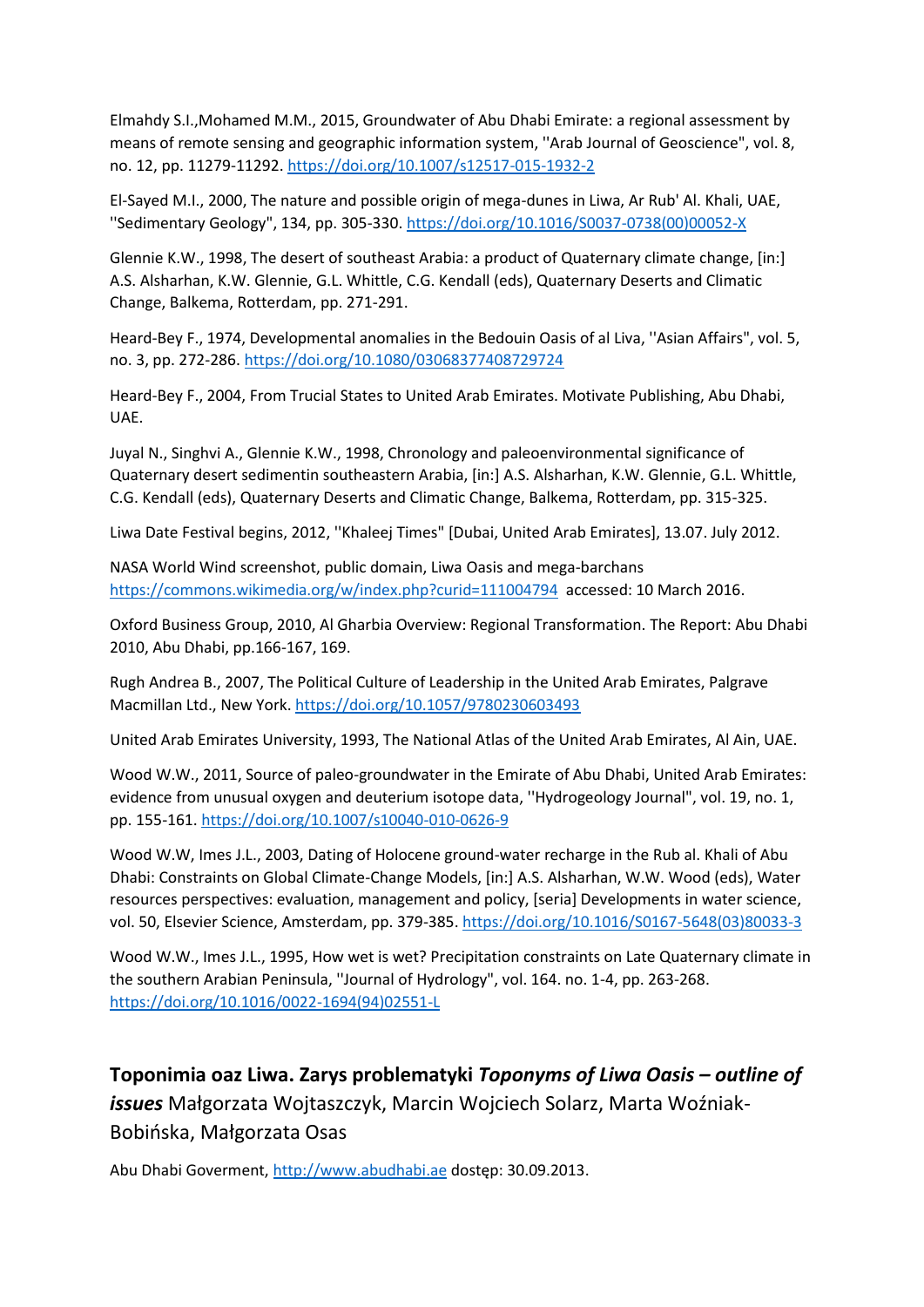Lencewicz S., 1922, Kurs geografji Polski, Gówna Księgarnia Wojskowa, Warszawa.

Solarz M.W., 2014, The Language of Global Development. A Misleading Geography, Routledge, London–New York. <https://doi.org/10.4324/9780203077382>

Thesiger W., 2010, Arabian Sands, Motivate Publishing, Dubai.

# **Rolnictwo w oazach Liwa – zanikające czy odradzające się?** *Agriculture in Liwa Oasis – disappearing or resurgent?* Izabella Łęcka

AAI, bd, APPROPRIATE AGRICULTURE INTERNATIONAL. Kind of Treeplanting Activities in United Arab Emirates, [http://www.koushu.co.jp/AAI\\_E/NewsE/STreePlantingUAE.pdf](http://www.koushu.co.jp/AAI_E/NewsE/STreePlantingUAE.pdf) dostęp: 20.11.2015.

Abu Dhabi Food Control Authority, bd., <http://www.adfca.ae/English/AboutADFCA/Pages/default.aspx> dostęp 12.11.2015.

Adopting Borstar greenhouse film to speed up growth cycles, 2015, Popular Plastics Packaging, p. 88.

Al-Jeffri J.H.A., 2009, Setting Up Acacia Ehrenbergiana (Salam) Plantations in the Tihama Region of Yemen, Spate Irrigation Network, [http://www.spateirrigation.org](http://www.spateirrigation.org/) dostęp: 20.11.2015.

Al Mashhanadi A.S., 2014, The calendar of date palm care in Abu Dhabi Emirate, Fifth International Date Palm Conference Abu Dhabi, UAE,

[https://www.academia.edu/7286073/\\_THE\\_CALENDAR\\_OF\\_DATE\\_PALM\\_-](https://www.academia.edu/7286073/_THE_CALENDAR_OF_DATE_PALM_-CARE_IN_ABU_DHABI_EMIRATE) [CARE\\_IN\\_ABU\\_DHABI\\_EMIRATE](https://www.academia.edu/7286073/_THE_CALENDAR_OF_DATE_PALM_-CARE_IN_ABU_DHABI_EMIRATE) dostęp: 10.11.2015.

Architectural Review Viewsletter, 2010, Arish House by 2 Ideas Architectura, Liwa Oasis, Rub Khali Desert, United Arab Emirates, November 24[, http://www.architectural-review.com/today/arish](http://www.architectural-review.com/today/arish-house-by-2-ideas-architecture-liwa-oasis-rub-al-khali-desert-united-arab-emirates/8608332.article)[house-by-2-ideas-architecture-liwa-oasis-rub-al-khali-desert-united-arab-emirates/8608332.article](http://www.architectural-review.com/today/arish-house-by-2-ideas-architecture-liwa-oasis-rub-al-khali-desert-united-arab-emirates/8608332.article) dostęp: 12.11.2015.

Arshad I., Ali W., Khan Z.A., 2014, Effect of Different Levels of NPK Fertilizers on the Growth and Yield of Greenhouse Cucumber (Cucumis Sativus) By Using Drip Irrigation Technology, "International Journal of Research", vol. 1, no. 8, p. 650–660.

Bardsley D., 2015, From paddy fields to UAE deserts: The farmer growing rice using hydroponics, "The National", August 30, [http://www.thenational.ae/uae/science/from-paddy-fields-to-uae](http://www.thenational.ae/uae/science/from-paddy-fields-to-uae-deserts-the-farmer-growing-riceusing-hydroponics)[deserts-the-farmer-growing-riceusing-hydroponics](http://www.thenational.ae/uae/science/from-paddy-fields-to-uae-deserts-the-farmer-growing-riceusing-hydroponics) dostęp: 10.01.2016.

Camel farm in Liwa, 2015,<http://agstudio.me/2015/01/20/camel-farm-inliwa/> dostęp: 10.01.2016.

Cariou A., 2014, Liwa: la mutation d'une oasis agricole en reserve strategique au service de la securisation en eau d'Abou Dhabi. Proceedings of the Colloquium: "Oasis dans la mondialisation: ruptures et continuities", Paris 2013, December 16th/17th, [https://hal.archives-ouvertes.fr/hal-](https://hal.archives-ouvertes.fr/hal-01024476)[01024476](https://hal.archives-ouvertes.fr/hal-01024476) dostęp: 20.11.2015.

The date palm. From traditional resources to green wealth, 2003, The Emirates Center for Strategic Studies and Research, Abu Dhabi. Date Palm Culture in UAE, bd., United Arab Emirates University, <https://www.uaeu.ac.ae/en/dvcrgs/research/researchcenters/dpdrud/datepalmculture.shtml> dostęp: 20.11.2015.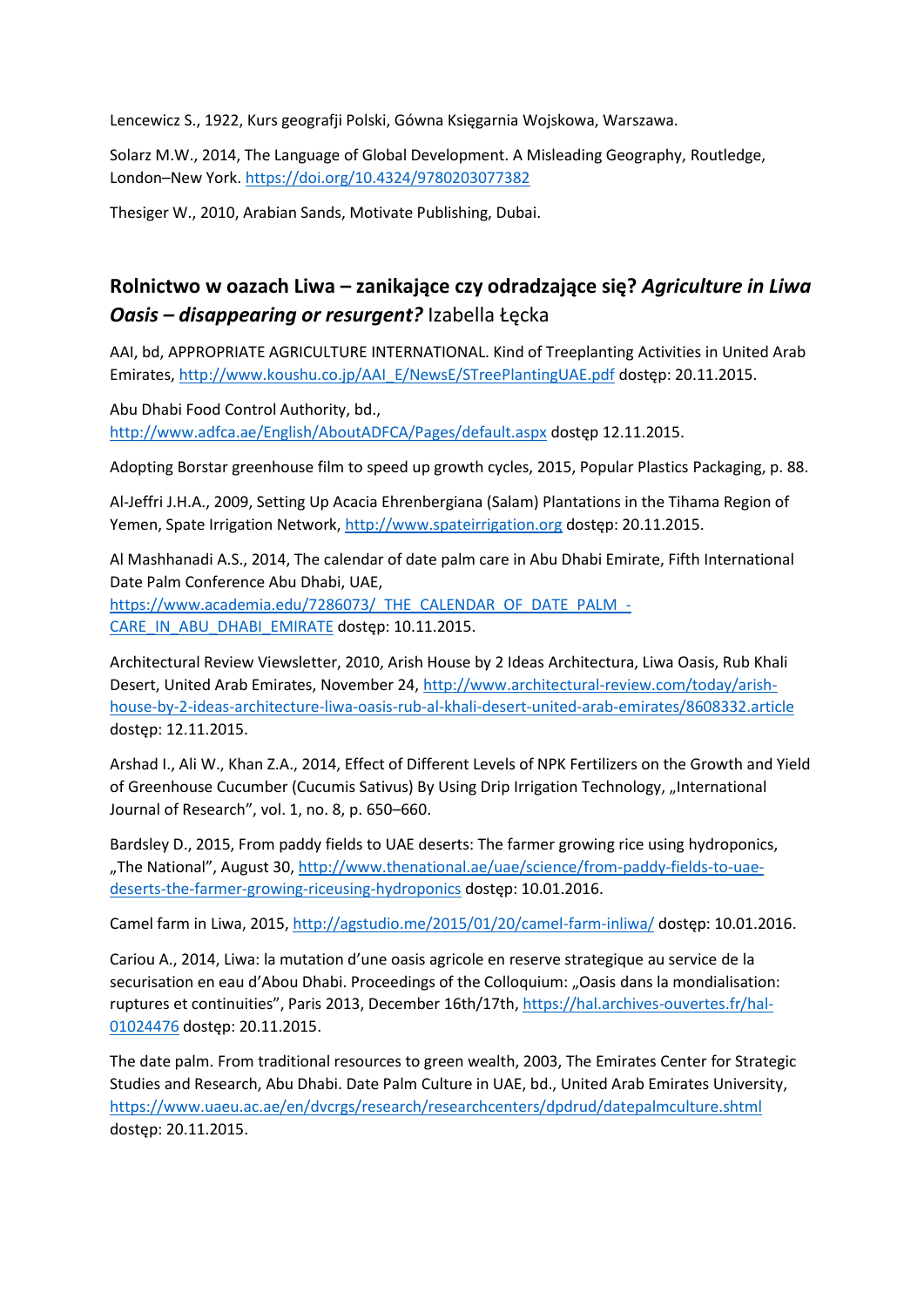Elmahdy S.I.,Mohamed M.M., 2015, Groundwater of Abu Dhabi Emirate: a regional assessment by means of remote sensing and geographic information system, "Arabian Journal of Geosciences", vol. 8, no. 12, p. 11279–11292. <https://doi.org/10.1007/s12517-015-1932-2>

El-Sayed M.I., 2000, The nature and possible origin of mega-dunes in Liwa, Ar Rub' Al. Khali, UAE, "Sedimentary Geology", vol. 134, no. 3-4, p. 305-330. [https://doi.org/10.1016/S0037-0738\(00\)00052-](https://doi.org/10.1016/S0037-0738(00)00052-X)  $\underline{X}$  $\underline{X}$  $\underline{X}$ 

Encyclopedia of Medicinal Plants of UAE, 2005, vol. 1, [http://www.haad.ae/haad/Encyclopedia\\_en/index.html#/55/zoomed](http://www.haad.ae/haad/Encyclopedia_en/index.html#/55/zoomed) dostęp: 14.11.2015.

Encyklopedia PWN,<http://encyklopedia.pwn.pl/> dostęp: 20.01.2016.

ERWDA, Environmental Research and Wildlife Development Agency, 2004, Assessment of the Water Situation in the Western Region of Abu Dhabi Emirate, Abu Dhabi. FAO, 2015, Al Ain and Liwa Historical Date Palm Oases, Draft 7 January,

[http://www.fao.org/fileadmin/templates/giahs\\_assets/Sites\\_annexes/Al\\_Ain\\_and\\_Liwa\\_Historical\\_D](http://www.fao.org/fileadmin/templates/giahs_assets/Sites_annexes/Al_Ain_and_Liwa_Historical_Date_Palm_Oases_20Jan2015.pdf) [ate\\_Palm\\_Oases\\_20Jan2015.pdf](http://www.fao.org/fileadmin/templates/giahs_assets/Sites_annexes/Al_Ain_and_Liwa_Historical_Date_Palm_Oases_20Jan2015.pdf) dostęp: 20.02.2015.

Health Authority Discusses Healthcare Services Plans with Residents in theWestern Region, 2013, Health Authority Abu Dhabi,

<http://www.haad.ae/haad/tabid/58/Mid/417/ItemID/353/ctl/Details/Default.aspx> dostęp: 20.11.2015.

Heard-Bey F., 2001, The tribal society of the UAE and its traditional economy, [w:] I. Al Abed, P. Hellyer (eds), United Arab Emirates: a new perspective, Trident Press, London, p. 98–116.

Heard-Bey F., 2004, Fom Trucial States to United Arab Emirates. A Society in Transition, Motivate Publishing, London.

Hiro D., 1996, The Middle East, Oryx Press, Phoenix.

Gardner A., Howarth B., 2009, Urbanisation in the United Arab Emirates: The challenges for ecological mitigation in a rapidly developing country, "BioRisk", 3, p. 27-38, <https://doi.org/10.3897/biorisk.3.18>

Kawollek W., Falk H., 2010, Podróż po biblijnych ogrodach: informacje o roślinach oraz wskazówki dotyczące ich uprawy, Elipsa, Poznań.

Liwa Date Festival gets under way  $-$  in pictures, 2015, "The National", July 23, [http://www.thenational.ae/uae/heritage/liwa-date-festival-gets-underway](http://www.thenational.ae/uae/heritage/liwa-date-festival-gets-underway–-in-pictures#1)–-in-pictures#1 dostęp: 15.03.2016.

Lorenz R.D., Zimbelman J.R., 2014, Dune Worlds. How Windblown Sand Shapes Planetary Landscapes, Springer Verlag, Berlin–Heidelberg. <https://doi.org/10.1007/978-3-540-89725-5>

Marcus, B.L., 2012, Characterization of historic mortars and earthen building materials in Abu Dhabi Emirate, UAE. IOP Publishing, Conference Series: Materials Science and Engineering, vol. 37, no. 1, p. 1-9[. https://doi.org/10.1088/1757-899X/37/1/012004](https://doi.org/10.1088/1757-899X/37/1/012004)

Murad, A.A., 2008, Challenges facing the sustainability of conventional water resources in the United Arab Emirates (UAE). International Conference on Water Scarcity, Global Changes, and Groundwater Management Responses, p. 1–5,

https://www.researchgate.net/profile/Ahmed\_Murad2/publication/267235696\_Challenges\_Facing\_t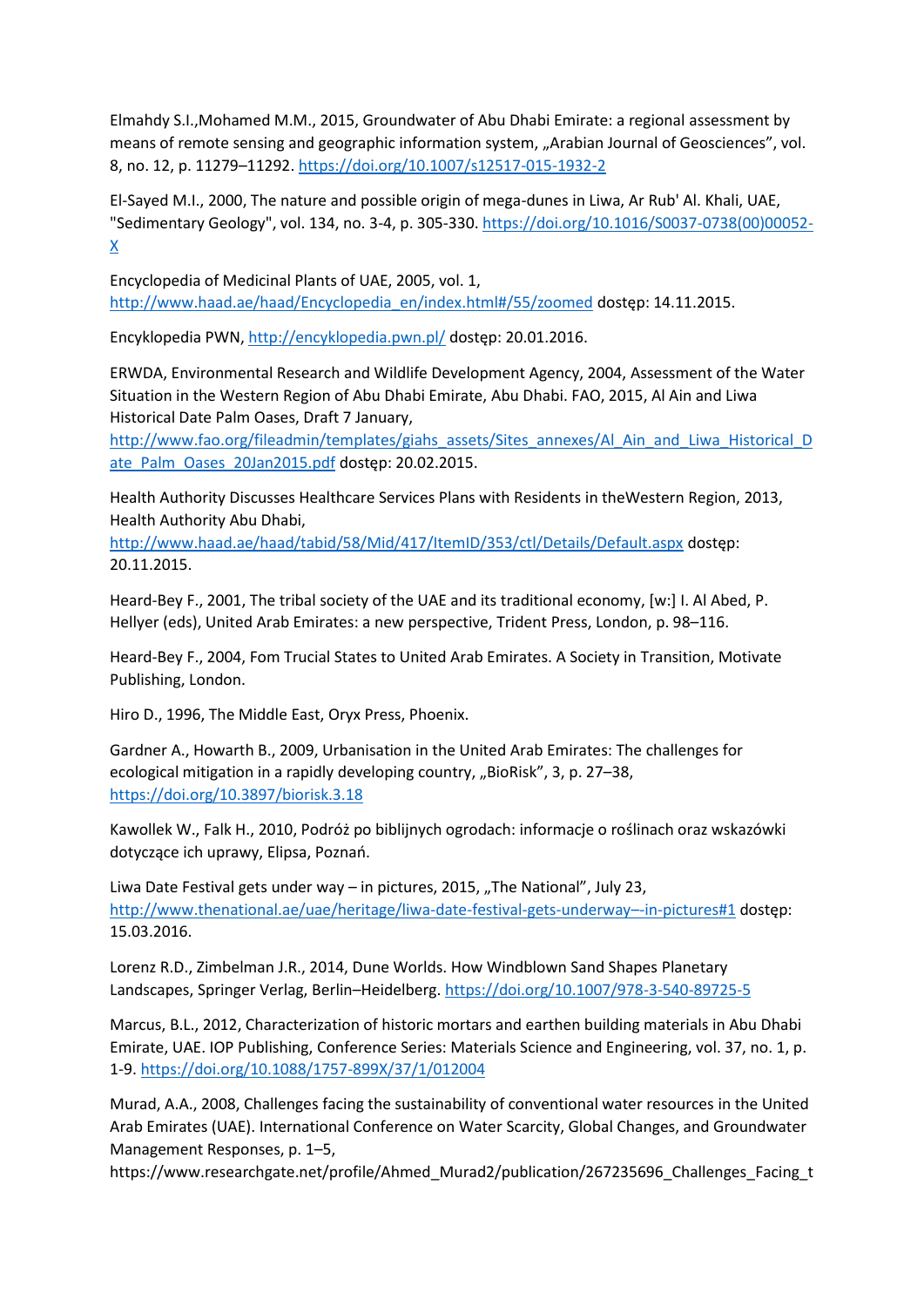he Sustainability<sup>of</sup> Conventional Water Resources in the United Arab Emirates %28UAE%29/lin ks/5534fa5e0cf283a8f60c0963.pdf dostęp: 12.11. 2015

National Atlas of the United Arab Emirates, 1993, United Arab Emirates University, Abu Dhabi.

O'Sullivan E., 2009, The Final Piece of the Puzzle: Abu Dhabi Is Set to Unveil the Last Element in Its Strategy to Increase the Contribution of Tourism to the Economy with Its Al-Gharbia 2030 Masterplan for the Development of the Western Region, "Middle East Economic Digest", vol. 53, no. 45, z bazy [www.questia.com.](http://www.questia.com/)

Palma daktylowa, OrganicFood[, http://www.universityparty.eu/palmy/palma-daktylowa](http://www.universityparty.eu/palmy/palma-daktylowa) dostęp: 10.01.2016.

Pareek A.K. et al., 2015, Prosopis cineraria: a gift of nature for pharmacy, "International Journal of Pharma Sciences and Research", vol. 6, no. 6, p. 958–964, [http://www.ijpsr.info/docs/IJPSR15-06-06-](http://www.ijpsr.info/docs/IJPSR15-06-06-002.pdf) [002.pdf](http://www.ijpsr.info/docs/IJPSR15-06-06-002.pdf) dostęp: 12.01.2016.

Piesik S., 2012, Arish: Palm-Leaf Architecture, Thames & Hudson, London.

Proposal from the United Arab Emirates for the designation under the GIAHS Program of Al Ain and Liwa Historical Date Palm Oases, 2015,

[http://www.fao.org/fileadmin/templates/giahs\\_assets/Sites\\_annexes/Al\\_Ain\\_and\\_Liwa\\_Historical\\_D](http://www.fao.org/fileadmin/templates/giahs_assets/Sites_annexes/Al_Ain_and_Liwa_Historical_Date_Palm_Oases_20Jan2015.pdf) [ate\\_Palm\\_Oases\\_20Jan2015.pdf](http://www.fao.org/fileadmin/templates/giahs_assets/Sites_annexes/Al_Ain_and_Liwa_Historical_Date_Palm_Oases_20Jan2015.pdf) dostęp: 20.12.2015.

The Report Abu Dhabi 2014, 2015, Oxford Business Group, Abu Dhabi.

Scientific Name: Ziziphus spina- Christi, Health Authority Abu Dhabi, bd., <http://www.haad.ae/HAAD/LinkClick.aspx?fileticket=jgO2zrRfHTQ%3D&tabid=791> dostęp: 12.01.2016.

Thesiger W., 2010, Arabian Sands, Motivate Publishing, Dubai, UAE.

Travel & Culture, bd.[, http://dubai.travel-culture.com/articles/dates\\_emarati\\_culture.shtml](http://dubai.travel-culture.com/articles/dates_emarati_culture.shtml) dostęp: 20.01.2016.

UAE, FAO, 2009, Irrigation in the Middle East region in figures, "AQUASTAT Survey", 2008, <ftp://ftp.fao.org/docrep/fao/012/i0936e/i0936e10.pdf> dostęp: 20.12.2013.

The Vision of Plan Al Gharbia 2030, [w:] Abu Dabi Urban Planning Council, Abu Dhabi Vision 2030, <http://www.upc.gov.ae/abu-dhabi-2030/al-gharbia-2030.aspx?lang=en-US> dostęp: 15.03.2016.

Walker H., 1998, Fish: food from the water. Proceeding of the Oxford Symposium on Food and Cookery 1997, Prospect Book, Devon.

Wood W., Imes J., 2003, Dating of Holocene Groundwater Recharge in the Rub al. Khali of Abu Dhabi, [w:] A. Alsharhan, W. Wood (eds), Water Resources Perspectives: Evaluation, Managment and Policy, Elsevier Science, Amsterdam, p. 379–385. [https://doi.org/10.1016/S0167-5648\(03\)80033-3](https://doi.org/10.1016/S0167-5648(03)80033-3)

## **Rozwój wielofunkcyjny na obszarze oaz Liwa** *Multifunctional development of Liwa Oasis* Małgorzata Osas

Abu Dhabi Department of Transport, 2012, Al. Gharbia Bus Services, Mezairaa Bus Services, [http://dot.abudhabi.ae/en/info/Bus\\_Maps](http://dot.abudhabi.ae/en/info/Bus_Maps) dostęp: 05.10.2013.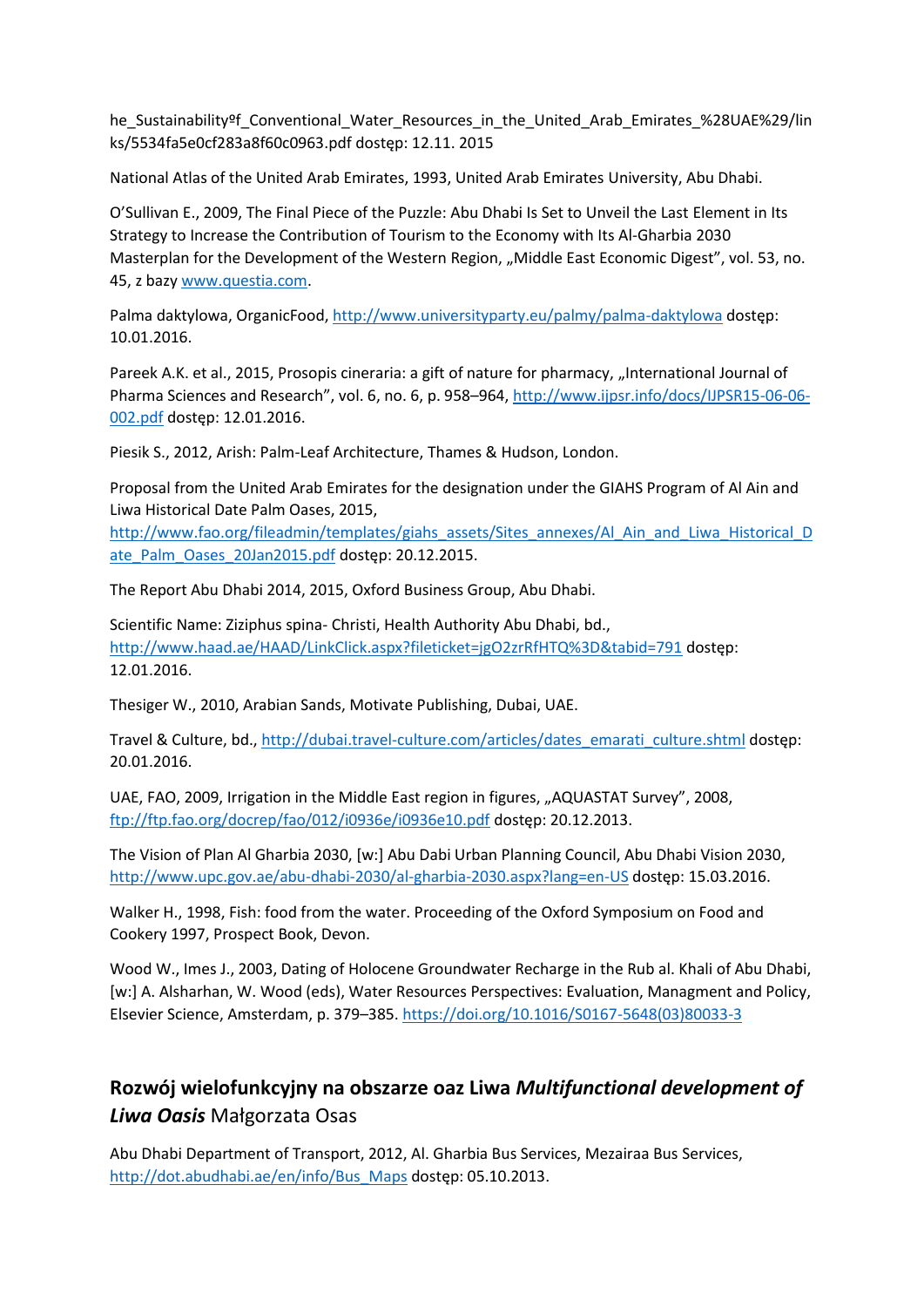Abu Dhabi Distribution Company, 2013, ADDC Profile, About ADDC, <http://www.addc.ae/enindex.html> dostęp: 01.10.2013.

Abu Dhabi Farmers' Services Centre, 2013, About, [http://www.adfsc.ae](http://www.adfsc.ae/) dostęp: 15.05.2013.

Abu Dhabi Sewerage Services Company, 2013, About us – Who we are,http://en.adssc.ae/SitePages/Home.aspx dostęp: 06.10. 2013.

Abu Dhabi Tourism and Culture Authority, 2013, Museums & Historical Sites –Liwa Oasis, https://www.abudhabi.ae/egovPoolPortal\_WAR/appmanager/ADeGP/Citizen?n, fpb=true&\_pageLabel=p584&did=241906&lang=en dostęp: 03.06.2013.

Abu Dhabi Urban Planning Council, 2009, Western Plan Al Gharbia 2030: Urban Structure Framework Plan, Abu Dhabi, http://www.abudhabi.ae/egov-PoolPortal\_WAR/appmanager/ADeGP/Citizen?n, fpb=true&\_pageLabel=p584&did=144832&lang=en dostęp: 01.06.2013.

Al Gharbia, Western Region Development Council, 2013, Economy, <http://www.algharbia.ae/contents.php?pageid=11> dostęp: 06.10.2013.

Al Hosn Gas, Abu Dhabi Gas Development Company Ltd., 2013, Major Project, <http://www.alhosngas.com/Pages/MajorProjects.aspx> dostęp: 05.10.2013.

Auzias D., Labourdette J-P., 2011, Transports, Oasis de Liwa, Petit Futé, Nouvelles Editions de l'Universite, Abu Dhabi, Paris, p. 152.

Cariou A., 2013, Liwa, centre de l'organisation traditionnelle des territoires désertiques, 1. Une oasis intra-désertique, [w:] Liwa: la mutation d'une oasis agricole en réserve stratégique au service de la sécurisation en eau d'Abou Dhabi, "Oasis dans la mondialisation: ruptures et continuitÇes". Colloquium "Oases in globalization: ruptures and continuities", Dec 2013, Paris, France, p. 49–60.

Companyfield.com, UAE Business Directory search engine, 2013, [http://www.companyfield.com](http://www.companyfield.com/) dostęp: 03.06.2013.

Company-uae.com, UAE Business Directory search engine, 2013, [http://www.company-uae.com](http://www.company-uae.com/) dostęp: 03.06.2013.

Cordes R., Scholz F., 1980, The Development of the Road Networks, The rural Bedouin regions, PART II. Case study: The United Arab Emirates, Bedouins, wealth, and change, A Study of Rural Development in the United Arab Emirates and the Sultanate of Oman, The United Nations University Press, Tokyo,<http://archive.unu.edu/unupress/unupbooks/80143e/80143E05.htm> dostęp: 07.11.2013.

Deutsche Gesellschaft fu¨r Internationale Zusammenarbeit, GIZ, bd., Projects Worldwide, Asia, United Arab Emirates, Artificial Storage and Recovery of Ground Water Resources, Artificial recharge and utilisation of Ground Water Resources in the Liwa area, <http://www.giz.de/en/worldwide/18540.html> dostęp: 06.10.2013.

Heard-Bey F., 1979, Development Anomalies in the Bedouin Oases of Al-Liwa, "Bulletin of the Emirates Natural History Group", nr. 8, p. 2–16, [http://www.enhg.org/b/b08/08\\_02.htm](http://www.enhg.org/b/b08/08_02.htm) dostęp: 03.06.2013.

Localsearch.ae, UAE's Premier Online Business Locator, 2013, [http://www.localsearch.ae](http://www.localsearch.ae/) dostęp: 03.06.2013.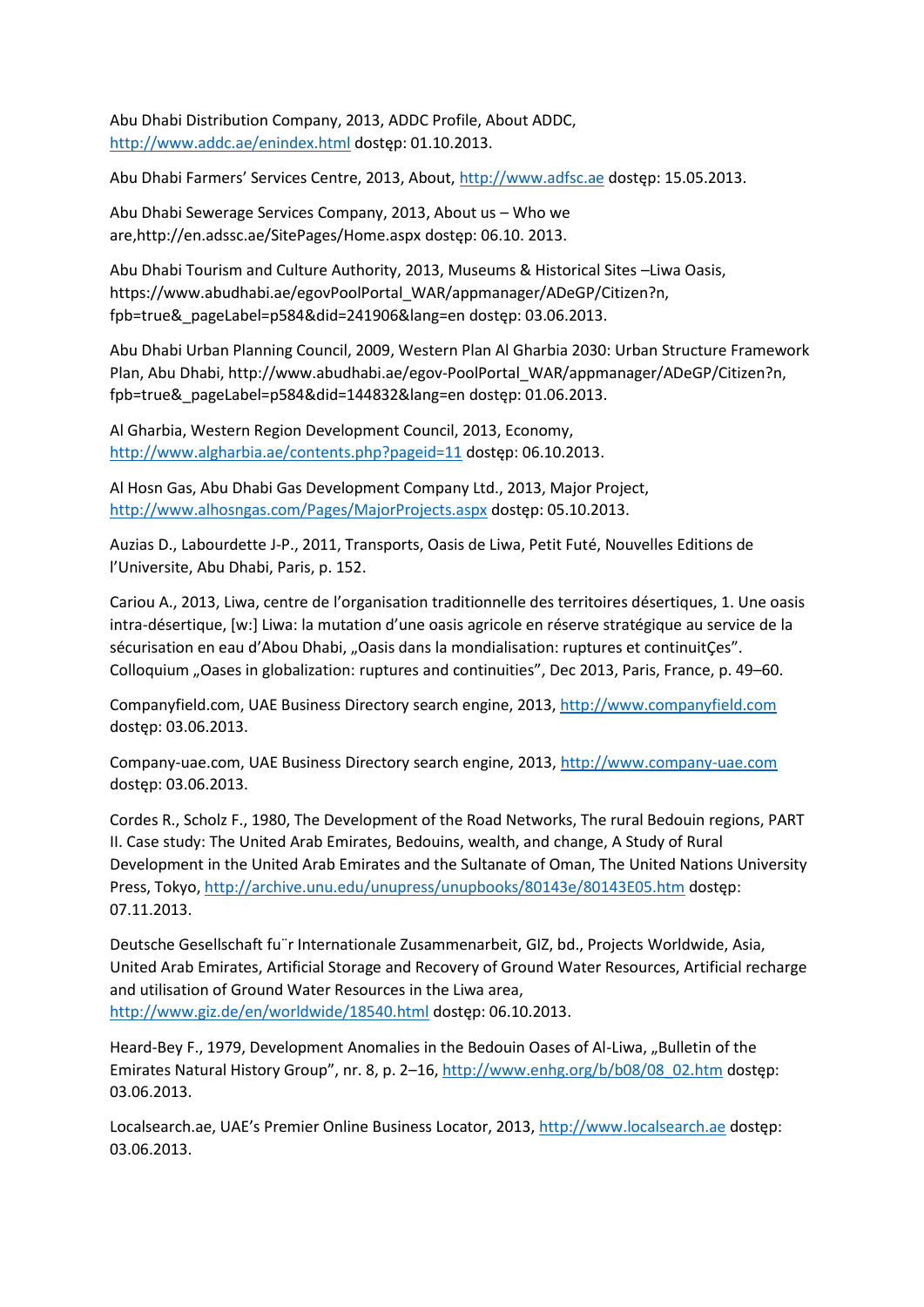Morison Menon, bd., Al Gharbia – an Overview, [http://www.morisonmenon.](http://www.morisonmenon.-com/al_gharbia_an_overview.php) [com/al\\_gharbia\\_an\\_overview.php](http://www.morisonmenon.-com/al_gharbia_an_overview.php) dostęp: 03.06.2013.

Motohiro O., 2011, Reconsideration of the Meanings of the Tribal Ties in the United Arab Emirates: Abu Dhabi Emirate in Early 90s, "Kyoto Bulletin of Islamic Area Studies", vol. 4, no. 1–2, p. 29, [http://www.asafas.kyoto-u.ac.jp/kias/pdf/kb4\\_1and2/05ono.pdf](http://www.asafas.kyoto-u.ac.jp/kias/pdf/kb4_1and2/05ono.pdf) dostęp: 05.10.2013.

Oxford Business Group, 2010, Al Gharbia Overview: Regional Transformation. The Report: Abu Dhabi 2010, Abu Dhabi, p.166–167, 169.

Regulation and Supervision Bureau, 2009, Water and Electricity Sector Overview 2008–2009, Abu Dhabi,<http://www.rsb.gov.ae/uploads/Overview20082009.pdf> dostęp: 05.10.2013.

Sera Architects, bd., Liwa Physical Framework Masterplan, [http://serapdx.com/projects/liwa](http://serapdx.com/projects/liwa-physical-framework-masterplan/)[physical-framework-masterplan/](http://serapdx.com/projects/liwa-physical-framework-masterplan/) dostęp: 06.10.2013.

Terrestrial Environment Research Centre, Environmental Research & Wildlife Development Agency, 2003, Assessment of the Water Situation in the Western Region of Abu Dhabi Emirate. Inception Report, Abu Dhabi,

[https://www.ead.ae/TacSoft/FileManager/Publications/reports/TERC/Inception%20%20Report%20](https://www.ead.ae/TacSoft/FileManager/Publications/reports/TERC/Inception%20%20Report%20Western%20Region.pdf) [Western%20Region.pdf](https://www.ead.ae/TacSoft/FileManager/Publications/reports/TERC/Inception%20%20Report%20Western%20Region.pdf) dostęp: 06.10.2013.

UAE Interact, 2009, EAD warns against depletion of Abu Dhabi's water resources within next 50 years, UAE Interact,

[http://www.uaeinteract.com/docs/EAD\\_warns\\_against\\_depletion\\_of\\_Abu\\_Dhabis\\_water\\_resources](http://www.uaeinteract.com/docs/EAD_warns_against_depletion_of_Abu_Dhabis_water_resources_within_next_50_years/34877.htm) [\\_within\\_next\\_50\\_years/34877.htm](http://www.uaeinteract.com/docs/EAD_warns_against_depletion_of_Abu_Dhabis_water_resources_within_next_50_years/34877.htm) dostęp: 05.10.2013.

Uae-business-directory.com, UAE Business Directory search engine, bd., [http://www.uae-business](http://www.uae-business-directory.com/)[directory.com](http://www.uae-business-directory.com/) dostęp: 03.06.2013.

Western Region Development Council, 2013a, Al Gharbia Investment Roadmap, Abu Dhabi, [http://www.algharbia.ae/pdf/Investment\\_Roadmap\\_EN.pdf](http://www.algharbia.ae/pdf/Investment_Roadmap_EN.pdf) dostęp: 05.10.2013.

Western Region Development Council, 2013b, Al Gharbia Investor Guidebook, Abu Dhabi, <http://www.algharbia.ae/uploads/publications/english/en6.pdf> dostęp: 06.10.2013.

Western RegionMunicipality, 2013, [http://www.wrm.ae](http://www.wrm.ae/) dostęp: 10.05.2013.

## **Wielonarodowość i wielokulturowość w mikroskali – imigranci oaz Liwa**  *Multinationalism and multiculturalism in a microscale – immiarants of Liwa Oasis* Artur Malantowicz

Baldwin-Edwards M., 2011, Labour immigration and labour markets in the GCC countries: national patterns and trends. The Kuwait Programme on Development, Governance and Globalisation in the Gulf States. Research Paper, no. 15, p. 1–65.

CIA, Central Intelligence Agency, 2013, The World Factbook, <https://www.cia.gov/library/publications/the-world-factbook/geos/ae.html> dostęp: 12.05.2014.

Heard-Bey F., 2001, The Tribal Society of the UAE and its Traditional Economy, [w:] I. Al Abed, P. Hellyer (eds), United Arab Emirates: a new perspective, Trident Press, Bookcraft, UK, p. 98–116.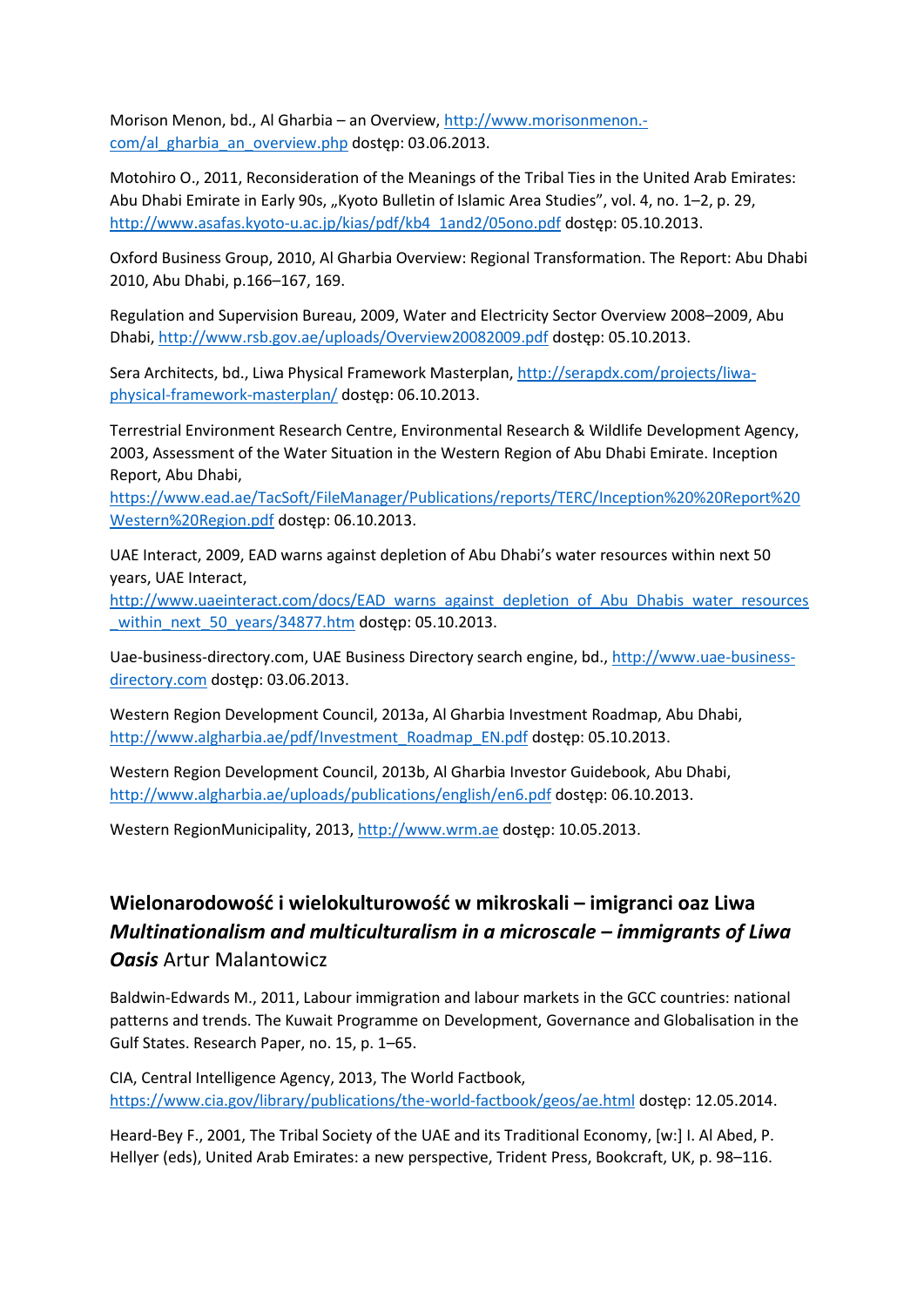Khondker H.H., 2009, Social Change in the United Arab Emirates: Challenges of Migration and 'Emiratisation', serie "Middle East Institute Perspectives", no 001, Middle East Institute, Singapore, p. 1–9.

SCAD, Statistics Centre Abu Dhabi, 2013, Statistical Yearbook of Abu Dhabi 2013, Abu Dhabi.

Wilkinson J.C., 2009, From Liwa to Abu Dhabi, Liwa. "Journal of the National Center for Documentation & Research", vol. 1 no. 1, p. 4–11.

WRDC, Western Region Development Council, 2010, Al Gharbia Overview. The Western Region of Abu Dhabi Emirate, Abu Dhabi.

# **Świat w oczach mieszkańców oaz Liwa. Próba diagnozy na podstawie map pamięciowych** *The world in the eyes of Liwa citizens. Diagnostic test on the basis of mental maps* Małgorzata Wojtaszczyk, Marcin Wojciech Solarz

Awramiuk A., 2009, Pogranicze kultur: Percepcja "własnego regionu" przez uczniów a edukacja regionalna, WUW, Warszawa.

Lisowski A., 1990, Wstęp do geografii społecznej: skrypt dla studentów studiów dziennych i zaocznych II roku geografii, WUW, Warszawa.

Lynch K., 1960, The Image of the City, The MIT Press, Cambridge.

### **Atrakcyjność turystyczna oaz Liwa** *Tourist attractiveness of Liwa Oasis* Maciej Kałaska

Abu Dhabi Desert Challenge, [http://abudhabidesertchallenge.com](http://abudhabidesertchallenge.com/) dostęp: 19.05.2013.

Abu Dhabi Desert Challenge, 2012, Rally Guide, Abu Dhabi Tourism Authority (ADTA), Automobile and Touring Club of the UAE (ATCUAE).

Abu Dhabi Government, 2014, [https://www.abudhabi.ae](https://www.abudhabi.ae/) dostęp: 15.01.2014.

Abu Dhabi Motors Club, [http://www.admc.ae](http://www.admc.ae/) dostęp: 20.05.2013.

Abu Dhabi Tourism Authority, 2011, Official Visitors' Guide Abu Dhabi, Abu Dhabi.

Abu Dhabi's Qasr Al Sarab Desert Resort, [http://www.telegraph.co.uk/travel/luxurytravel/7710155/Abu-Dhabis-Qasr-Al-Sarab-Desert-](http://www.telegraph.co.uk/travel/luxurytravel/7710155/Abu-Dhabis-Qasr-Al-Sarab-Desert-Resort.html)[Resort.html#](http://www.telegraph.co.uk/travel/luxurytravel/7710155/Abu-Dhabis-Qasr-Al-Sarab-Desert-Resort.html) dostęp: 06.05.2012.

Arab Today, 2014[, http://www.arabtoday.net/main1/liwa-internationalfestival-ended-with-positive](http://www.arabtoday.net/main1/liwa-internationalfestival-ended-with-positive-note.html)[note.html](http://www.arabtoday.net/main1/liwa-internationalfestival-ended-with-positive-note.html) dostęp: 20.01.2014.

Automobile and Touring Club of the UEA[, http://www.atcuae.ae/media](http://www.atcuae.ae/media-newsdetails.aspx?itemid=272)[newsdetails.aspx?itemid=272](http://www.atcuae.ae/media-newsdetails.aspx?itemid=272) dostęp: 19.05.2013.

Beech M., Al Tikriti W.Y., 2009, Cultural Heritage Resources in Abu Dhabi Emirate, Environment Agency Abu Dhabi, Abu Dhabi Global Environmental Data Initiative, Abu Dhabi,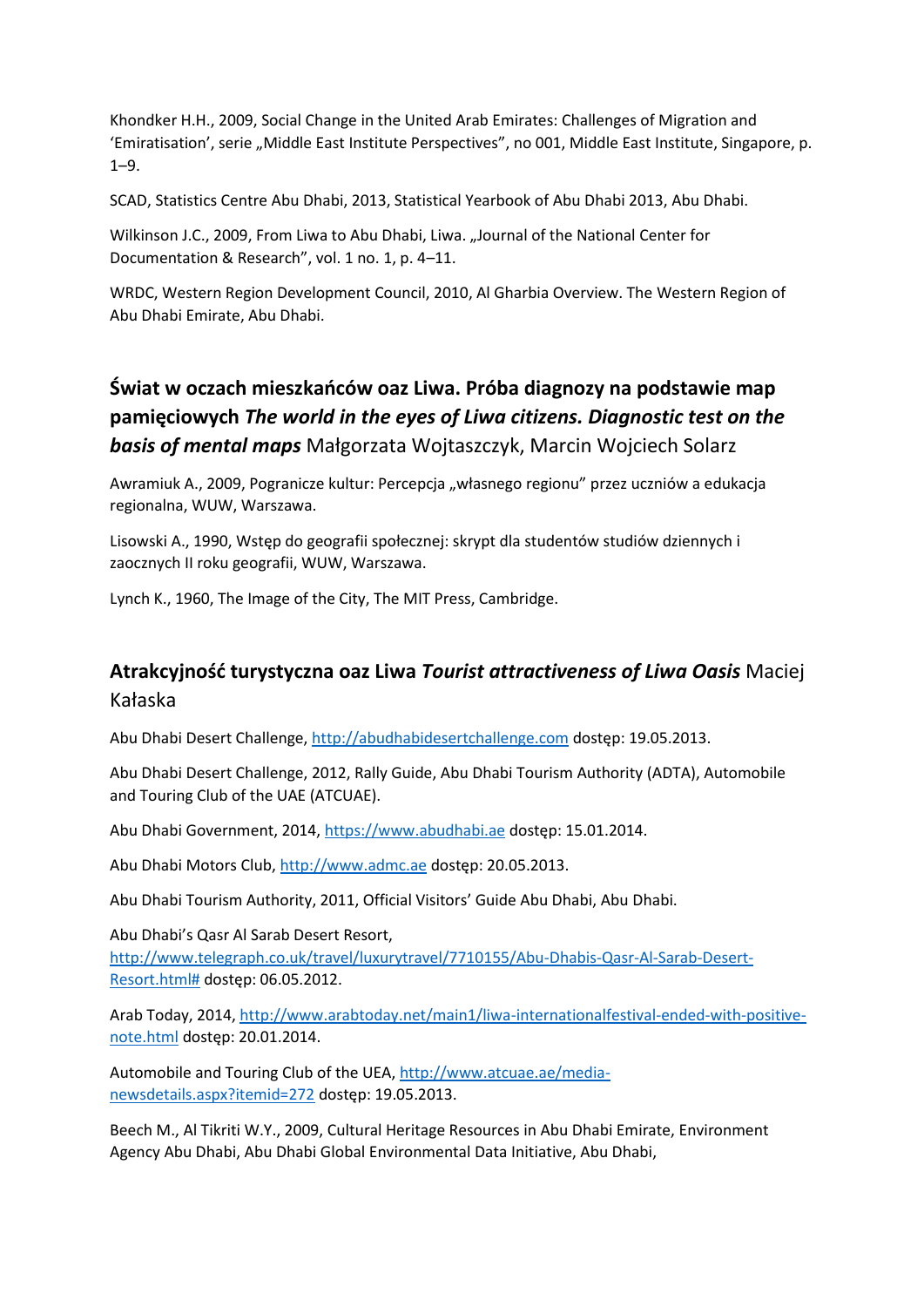http://www.academia.edu/720485/Cultural Heritage Resources in Abu Dhabi Emirate dostęp: 14.09.2014.

Dubai Business, Qasr al Sarab Desert Resort by Anantara[, http://dubaibusiness.pl/215/qasr-al-sarab](http://dubaibusiness.pl/215/qasr-al-sarab-desert-resort-by-anantara.html)[desert-resort-by-anantara.html](http://dubaibusiness.pl/215/qasr-al-sarab-desert-resort-by-anantara.html) dostęp: 30.05.2013.

Encyclopedia Britannica, 2013, [http://www.britannica.com](http://www.britannica.com/) dostęp: 20.05.2013.

Frost S., 2009, UAE Off-road Explorer, Explorer Group Ltd., Jeep Corporation Spiral, Dubai.

Göbel P., 1999, Skarby przyrody. Krajobrazy i skarby przyrody pod ochroną UNESCO, MUZA SA, Warszawa.

INTBAU Member's Award-winning Arish House Reconstruction, [http://www.intbau.org/news](http://www.intbau.org/news-archive/207-arish-house.html)[archive/207-arish-house.html](http://www.intbau.org/news-archive/207-arish-house.html) dostęp 29.05.2013.

Kazmi A., 2002, Five forty restored in Liwa area, "Gulf News", July 22, <http://gulfnews.com/news/gulf/uae/general/five-forts-restored-in-liwa-area-1.393736> dostęp: 5.05.2013.

Komisja Standaryzacji Nazw Geograficznych poza granicami Polski, 2004, Nazewnictwo geograficzne świata, z. 2: Bliski Wschód, GUGiK, Warszawa.

Kowalczyk A., 2001, Geografia turyzmu, Wyd. Nauk. PWN, Warszawa.

Kulczyk S., 2013, Krajobraz i turystyka. O wzajemnych relacjach, WGiSR UW, Warszawa.

Kurek W., 2007, Turystyka, Wyd. Nauk. PWN, Warszawa.

Leszczycki S., 1977, Geografia a planowanie przestrzenne i ochrona środowiska, PWN, Warszawa.

Liwa Date Festival, 2011, Abu Dhabi Culture & Heritage, Abu Dhabi.

Liwa Date Festival, 2013, [http://www.liwadatesfestival.ae](http://www.liwadatesfestival.ae/) dostęp: 21.05.2013.

Liwa Festival Draws Big Crowds on Opening Day, 2009,

<http://www.thefreelibrary.com/Liwa+Festival+Draws+Big+Crowds+on+Opening+Day.-a0192611853> dostęp: 18.05.2013.

Liwa Hotel,<http://www.almarfapearlhotels.com/liwa/rooms-and-suites> dostęp: 13.05.2012.

The Liwa Oasis[, http://enhg.4t.com/b/b2/02\\_11.htm](http://enhg.4t.com/b/b2/02_11.htm) dostęp: 28.05.2013.

Marcus B.L., 2012, Characterization of historic mortars and earthen building materials in Abu Dhabi Emirate, UAE. IOP Conference Series, Materials Science and Engineering, 37, p. 1–9. <https://doi.org/10.1088/1757-899X/37/1/012004>

Nitkiewicz-Jankowska A., Jankowski G., 2010, Krajobraz kulturowy jako walor turystyczny, Prace Komisji Krajobrazu Kulturowego, nr 14, Sosnowiec, s. 185–193.

Pawłowska K., 2001, Idea swojskości krajobrazu kulturowego, [w:] U. Myga-Piątek (red.), Krajobraz kulturowy: idee, problemy, wyzwania, Wydz. Nauk. o Ziemi UŚl., Sosnowiec, s. 96–101.

Plit F., 2010, Krajobraz kulturowy. Czym jest?, WUW, Warszawa.

Podbielkowski Z., 1975, Roślinność kuli ziemskiej, WSiP, Warszawa.